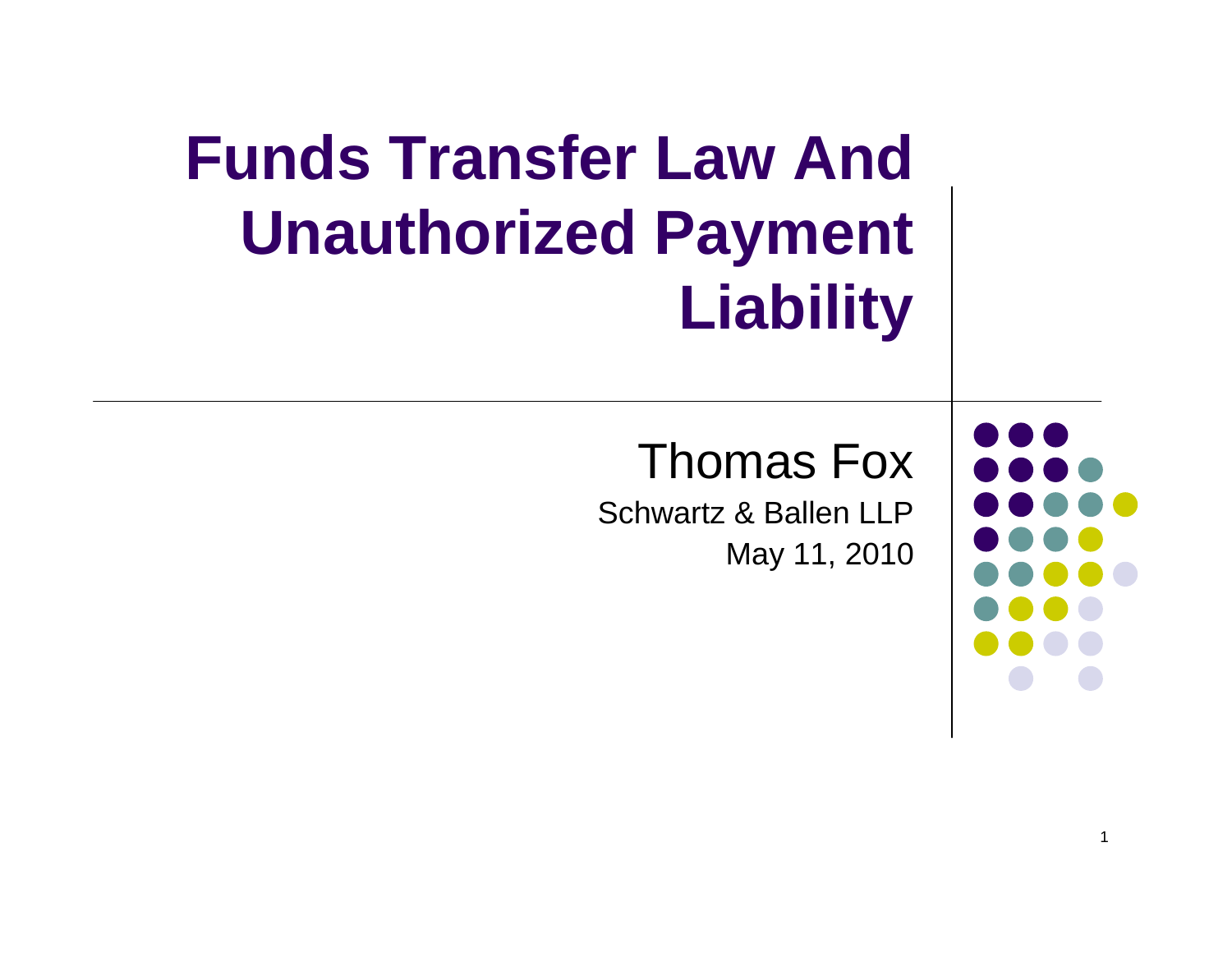### **Types of Funds Transfers For Today's Discussion**

- Business Initiated Transfers of Funds
	- zBusiness-to-Business Transfers
	- zBusiness-to-Consumer Transfers
- These are "credit" transactions
	- z Funds are "pushed" from the originating Sending Customer to the receiving beneficiary Customer
	- z Sending Customer is instructing banks to make a credit payment to beneficiary Customer
	- Credit transfers generally not reversible or recallable once accepted by the beneficiary Bank
	- Result in final settled funds for the beneficiary Bank 2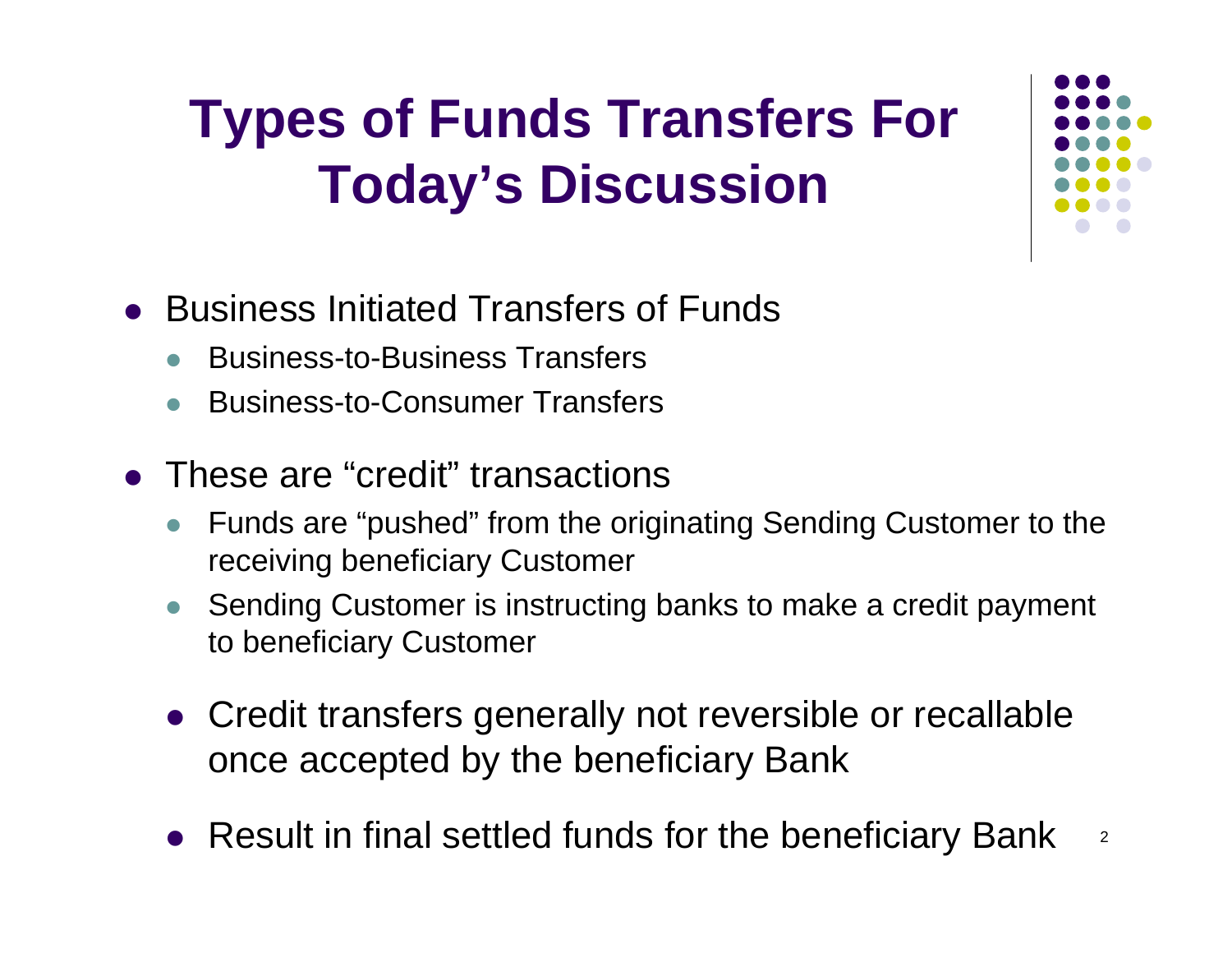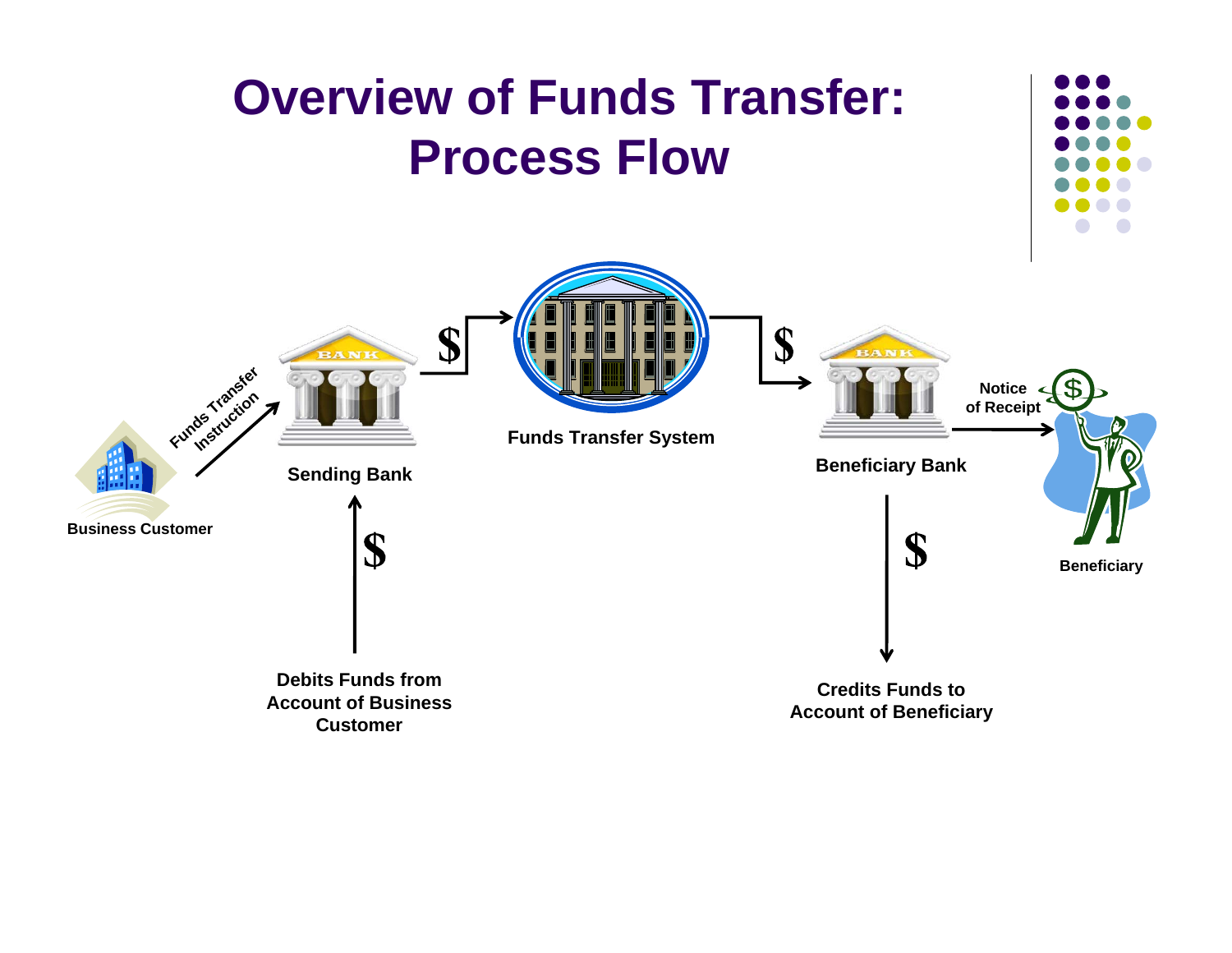# **Applicable Law**



What laws govern rights of Business Customers and their Banks for Fund Transfers?

### Bank - to - Customer Relationship

• Uniform Commercial Code - Article 4A adopted by each of the states • Account Agreement between Customer and Bank can vary certain provision of UCC Article 4A

• State Tort Law?  $-$  UCC Article 4A meant to occupy field

### Bank - to - Bank Relationship

 $\bullet$ UCC Article 4A

• NACHA Operating Rules (If processed as ACH transaction)



**• Federal Reserve Regulation J and Operating Circular (If processed by Federal** Reserve through fedwire or ACH system)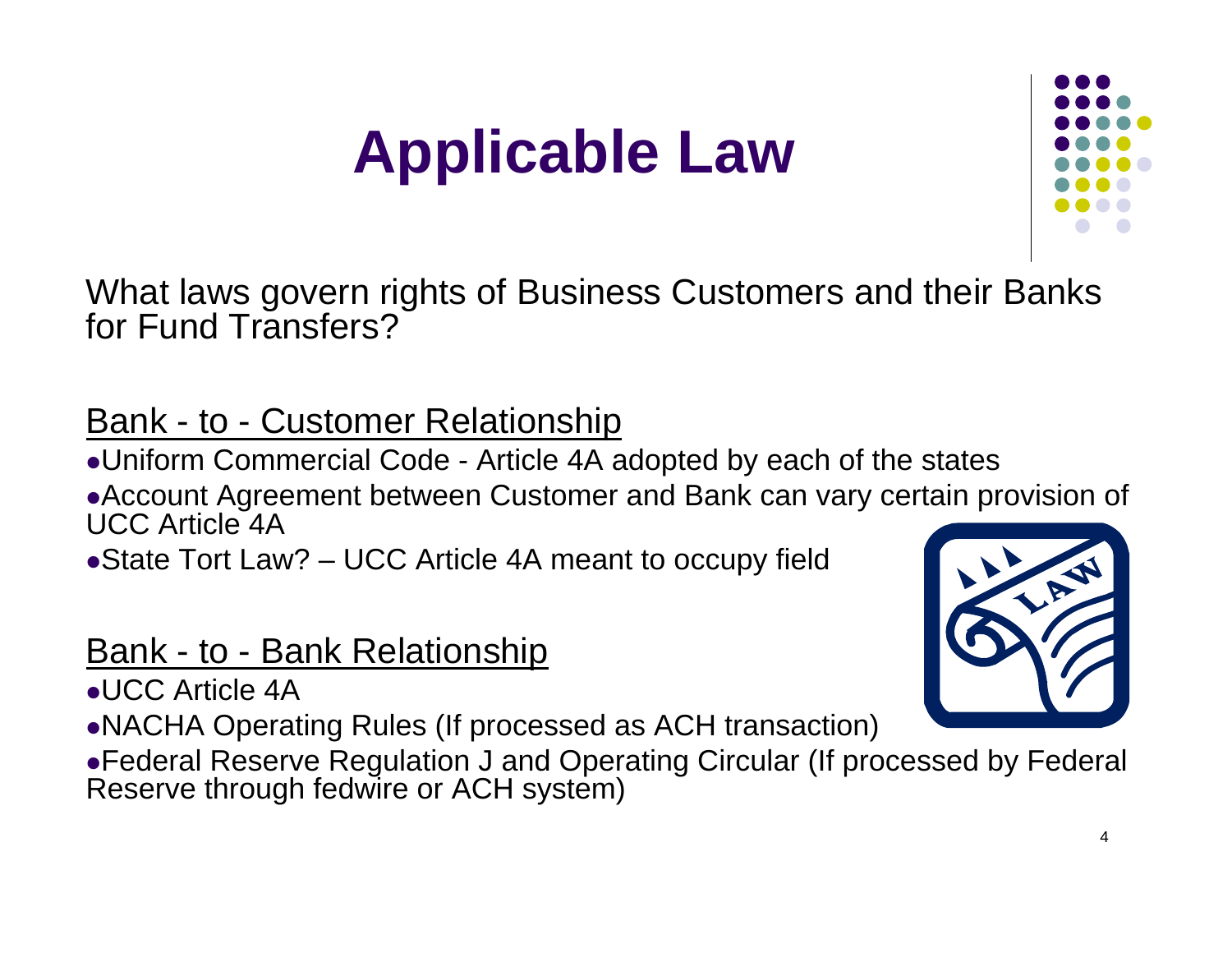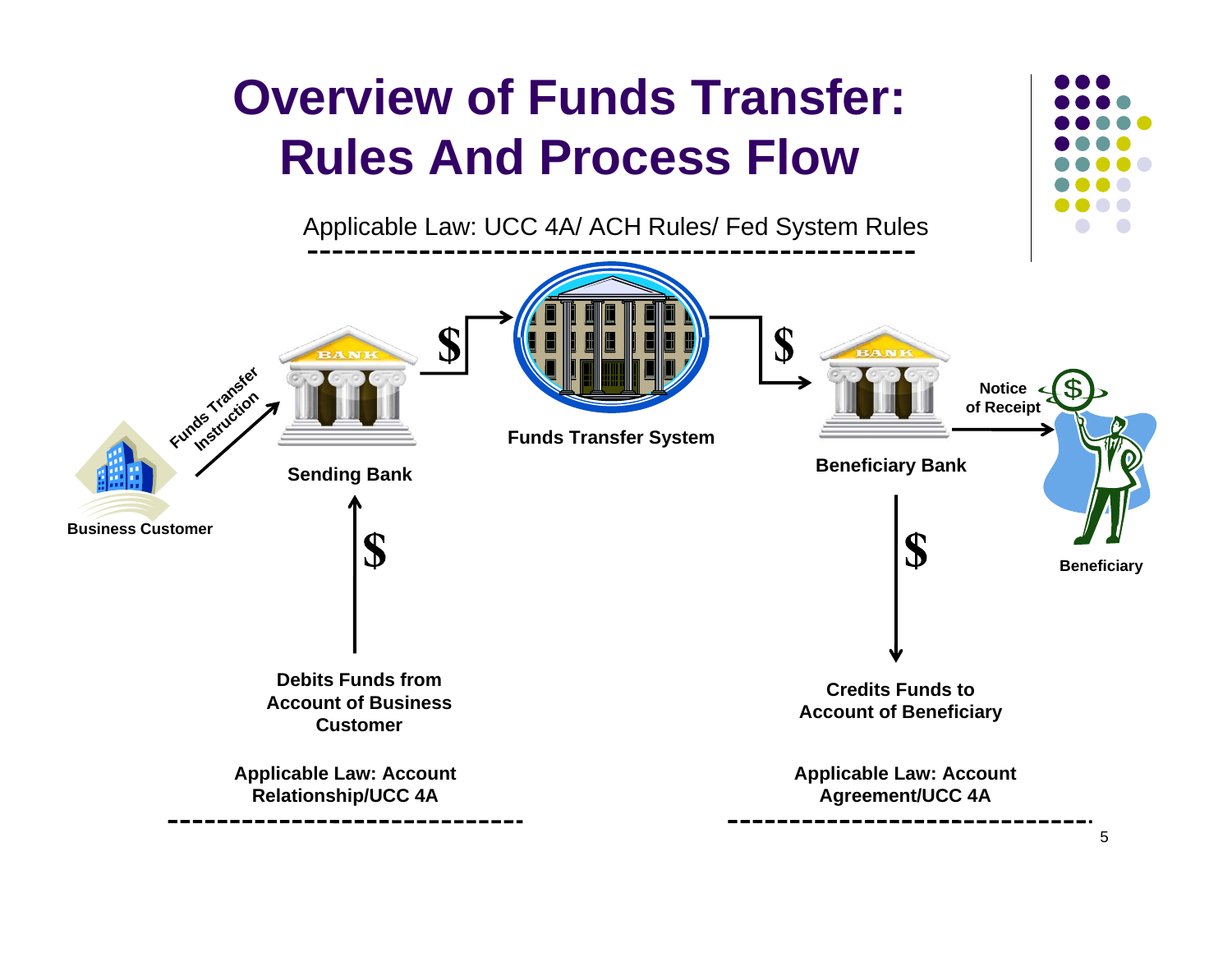### **Treatment of Unauthorized Transfers under UCC Article 4A**



**General Rule**: Sending Customer is not liable to Sending Bank for a funds transfer if the transfer is not <u>authorized</u> by Customer. UCC 4A-202

**What is Authorized:** A funds transfer is deemed "authorized" by the Sending Customer if the Sending Bank verified the authenticity of the instruction with a "security procedure".

#### **Requirements:**

- (1) Security procedure is "commercially reasonable method of providing security against unauthorized entries" and
- (2) Bank acted in "good faith" in compliance with security procedure. "Good faith" means honesty in fact and observance of reasonable commercial standards of fair dealing.

**Security Procedure Obligates Customer**: A funds transfer validated by Sending Bank with security procedure is deemed authorized, even if Sending Customer did not in fact authorize the funds transfer.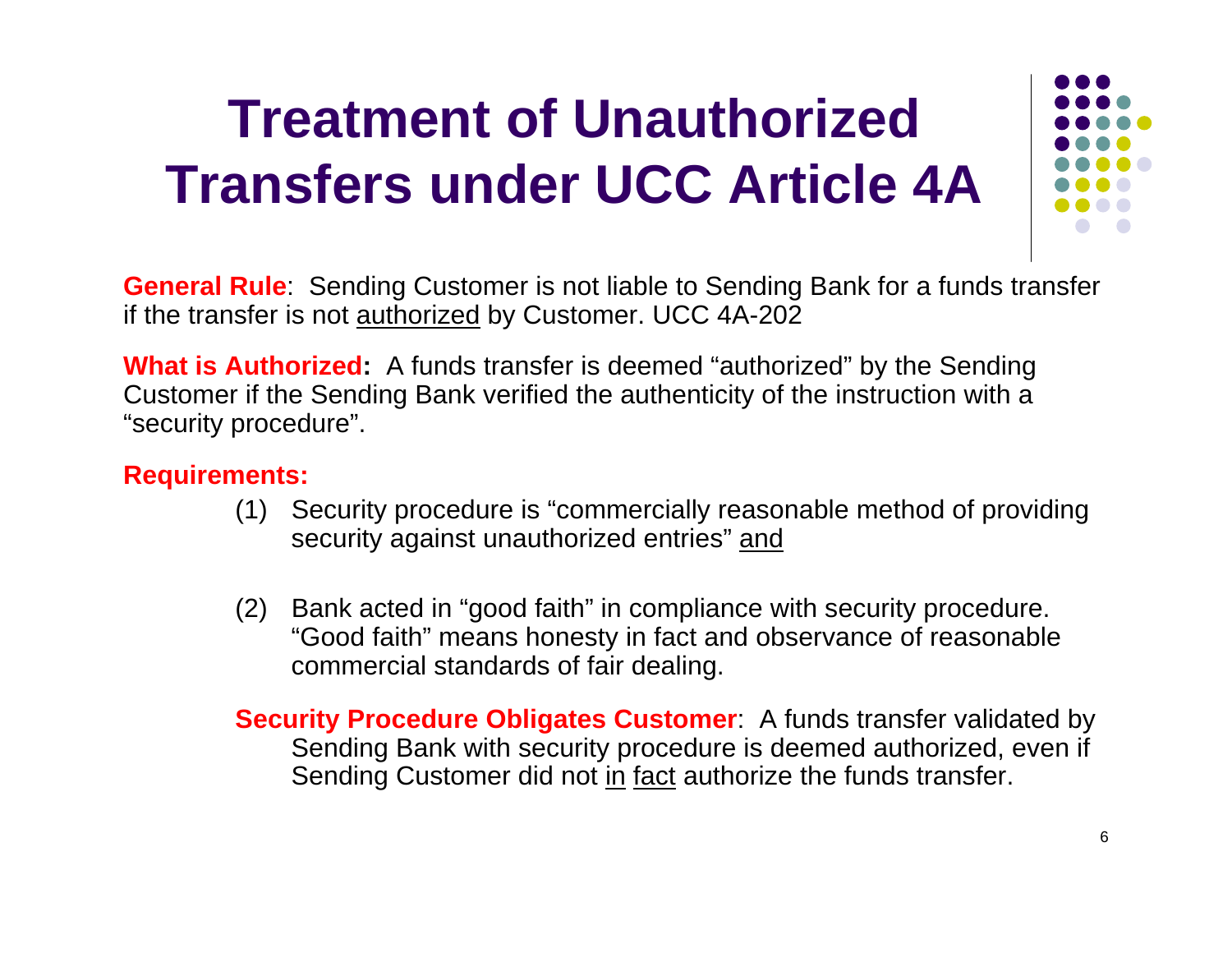## **So what is a Security Procedure?**

The following are examples of security procedures:

- Algorithms
- Passcodes
- **Encryption devices**
- Call back procedures
- Identifying words/ Numbers UCC 4A-201

#### Signature comparison is NOT a security procedure

What determines if procedure is "commercially reasonable"?

- Circumstances of the Customer
	- Size, type and frequency of funds transfers
- Security procedure in use by similarly situated Banks/Customers
- Whether alternative security procedures are offered UCC 4A 202(c)

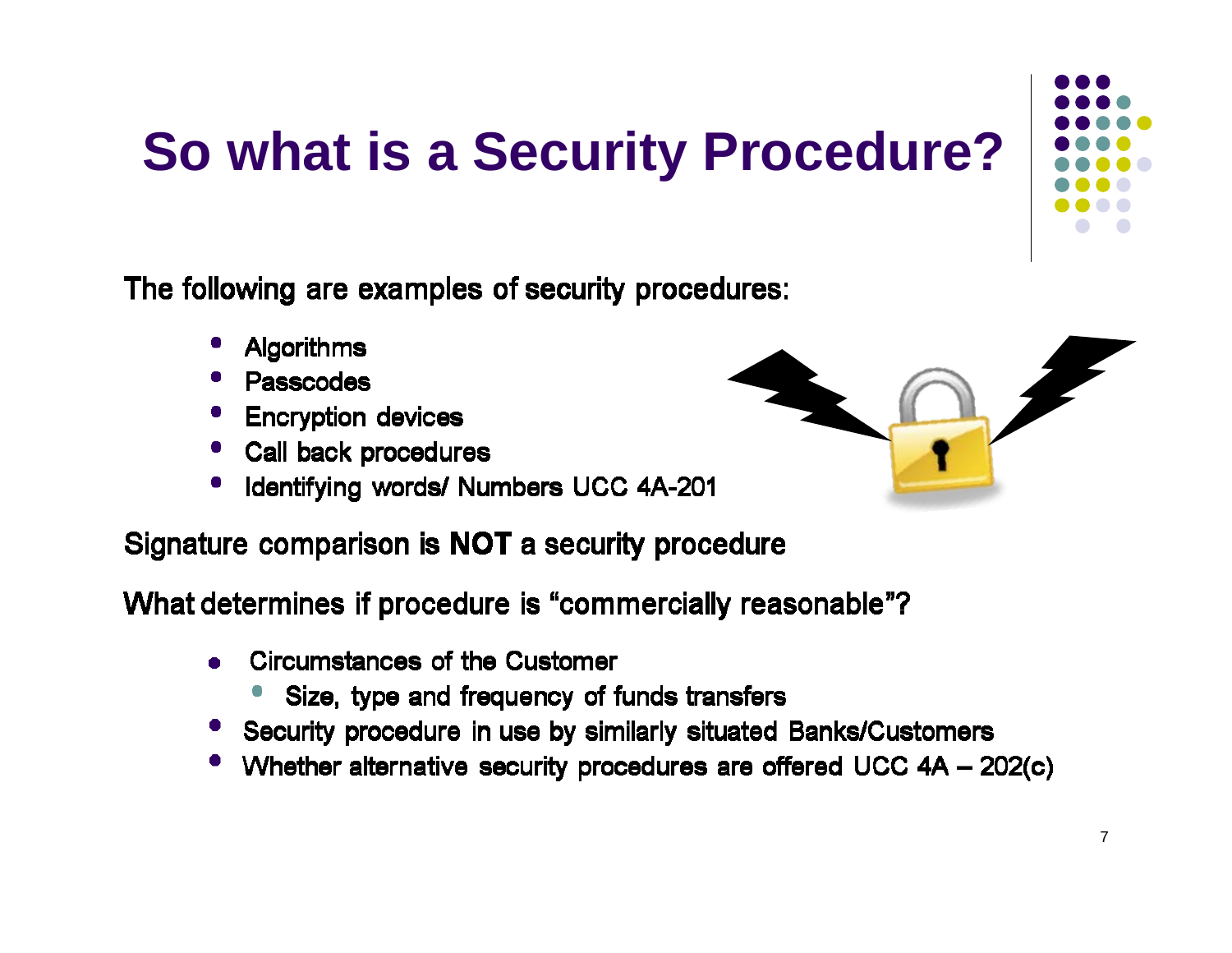### **Exception to UCC 4A's Loss Allocation Rule**



There is limited exception to Customer obligation for funds transfer authenticated with security procedure.

Sending Customer is not liable for an unauthorized transfer if Customer proves:

- O Transaction was not directly or indirectly caused by:
	- •Customer or its employees or agents;
	- •A person with access to Customer facilities; or
	- • A person who obtained information from source controlled by Customer

As practical matter, this is very difficult for Customer to prove. For example, Bank will have record of the Customer's security codes/passwords being used.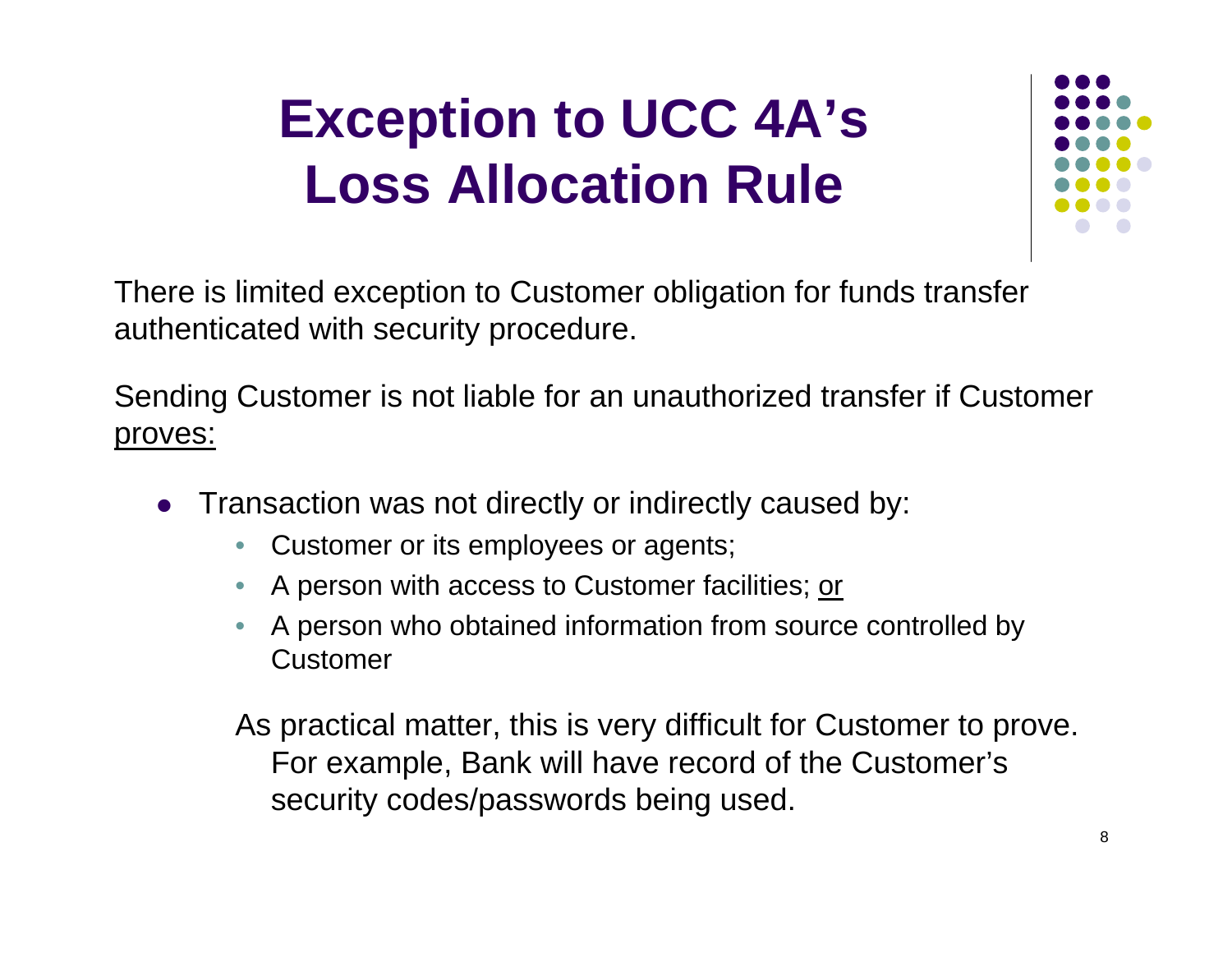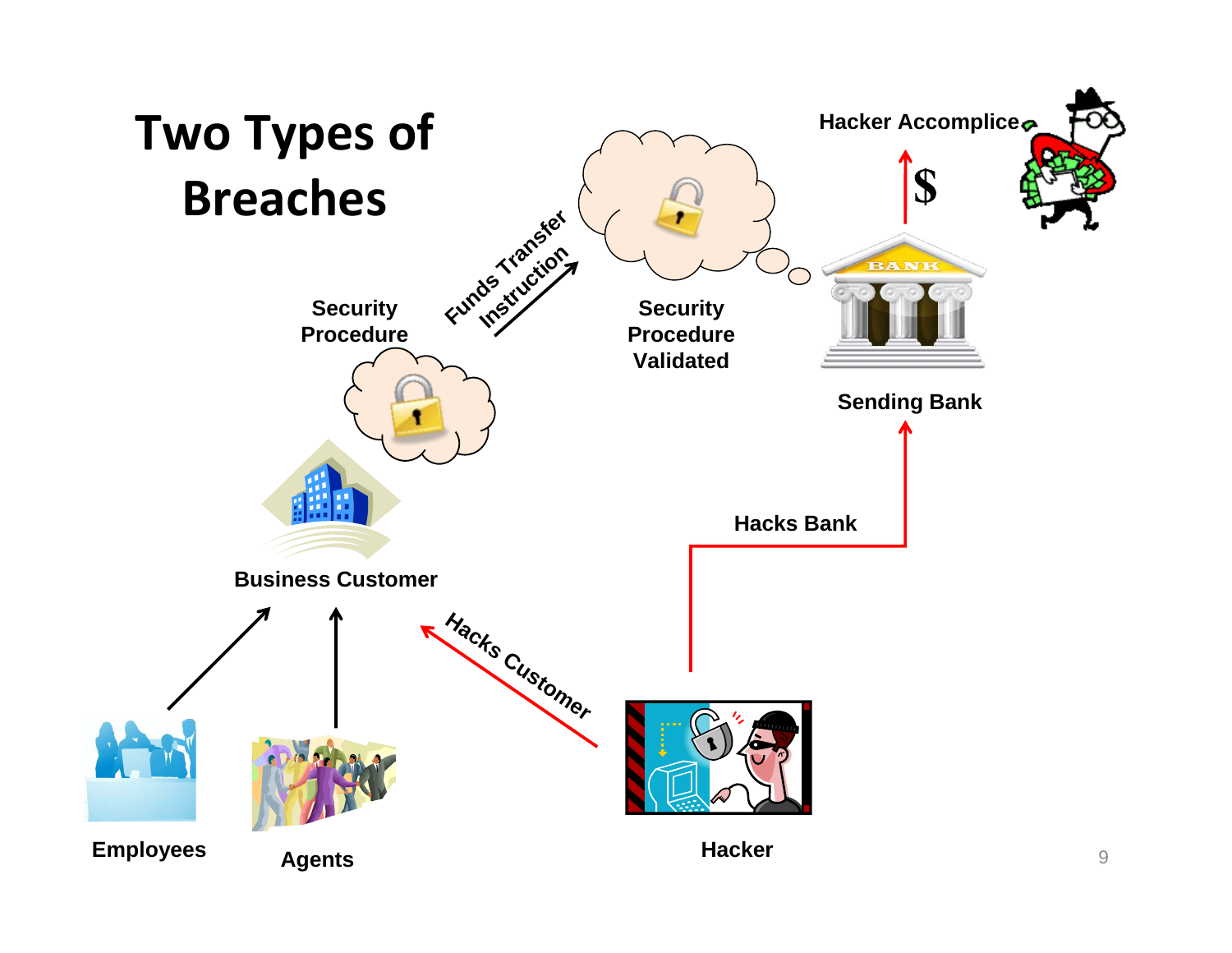## **Comparison to "Debit" Payments**



- $\bullet$  Debit payments occur when the beneficiary is requesting payment through the banking system
- $\bullet$  Examples:
	- $\bullet$ Debit/Credit Cards
	- zChecks Payments
	- zACH Debit Payments



- Subject to different rules and protections for unauthorized payments
- $\bullet$ Not subject to UCC Article 4A